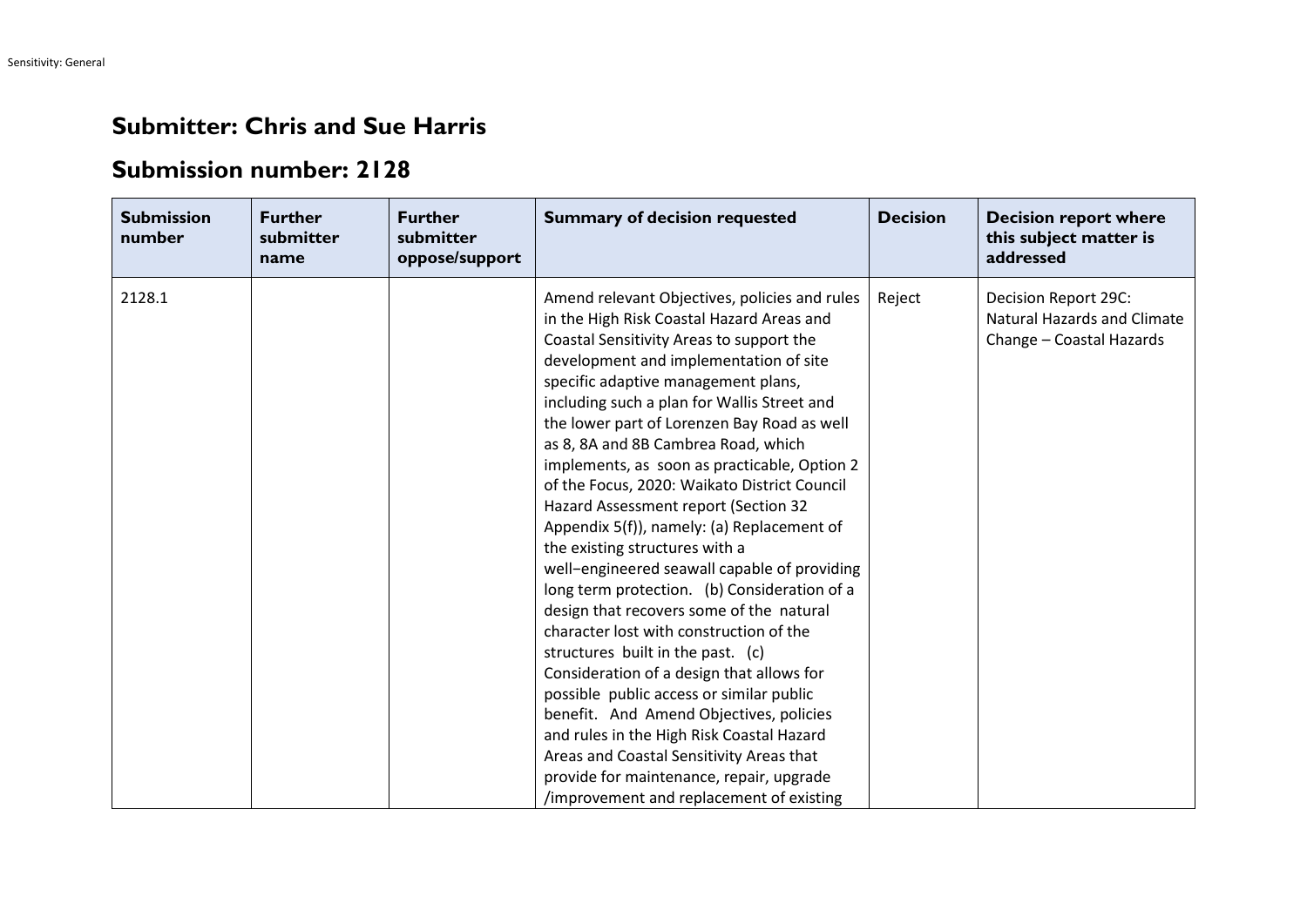| <b>Submission</b><br>number | <b>Further</b><br>submitter<br>name | <b>Further</b><br>submitter<br>oppose/support | <b>Summary of decision requested</b>                                                                                                                                                                                          | <b>Decision</b>   | <b>Decision report where</b><br>this subject matter is<br>addressed                                                     |
|-----------------------------|-------------------------------------|-----------------------------------------------|-------------------------------------------------------------------------------------------------------------------------------------------------------------------------------------------------------------------------------|-------------------|-------------------------------------------------------------------------------------------------------------------------|
|                             |                                     |                                               | seawalls in the Wallis Street area and the<br>lower part of Lorenzen Bay Road as well as 8,<br>8A and 8B of Cambrae Rd as a permitted<br>activity, or controlled activity having regard<br>to the long term intentions above. |                   |                                                                                                                         |
| 2128.2                      |                                     |                                               | Retain provision for the development of<br>adaptive management strategies.<br>And Retain provision to enable protection of<br>property prior to adaptive management<br>plans being adopted.                                   | Accept in<br>part | Decision Report 29C:<br><b>Natural Hazards and Climate</b><br>Change - Coastal Hazards                                  |
| 2128.3                      |                                     |                                               | Amend policy 15.2.1.8 - Limitation on hard<br>protection works for coastal mitigation to<br>expand policy scope to enable<br>upgrading/future proofing where hard<br>structures already exist.                                | Accept in<br>part | Decision Report 29C:<br><b>Natural Hazards and Climate</b><br>Change - Coastal Hazards                                  |
| 2128.4                      |                                     |                                               | Amend policy 15.2.1.9 - Natural features and<br>buffers providing natural hazard protection<br>to include provision to maintain and enhance<br>integrity of hard structures that provide<br>current defence.                  | Reject            | Decision Report 29C:<br><b>Natural Hazards and Climate</b><br>Change - Coastal Hazards                                  |
| 2128.5                      |                                     |                                               | Amend policy 15.2.1.21 - Storm management<br>in areas of land instability or subsidence to<br>include impacts of stormwater magnifying<br>risk of flooding in coastal.                                                        | Reject            | Decision Report 29D:<br><b>Natural Hazards and Climate</b><br>Change - Subsidence,<br>Liquefaction and Other<br>Hazards |